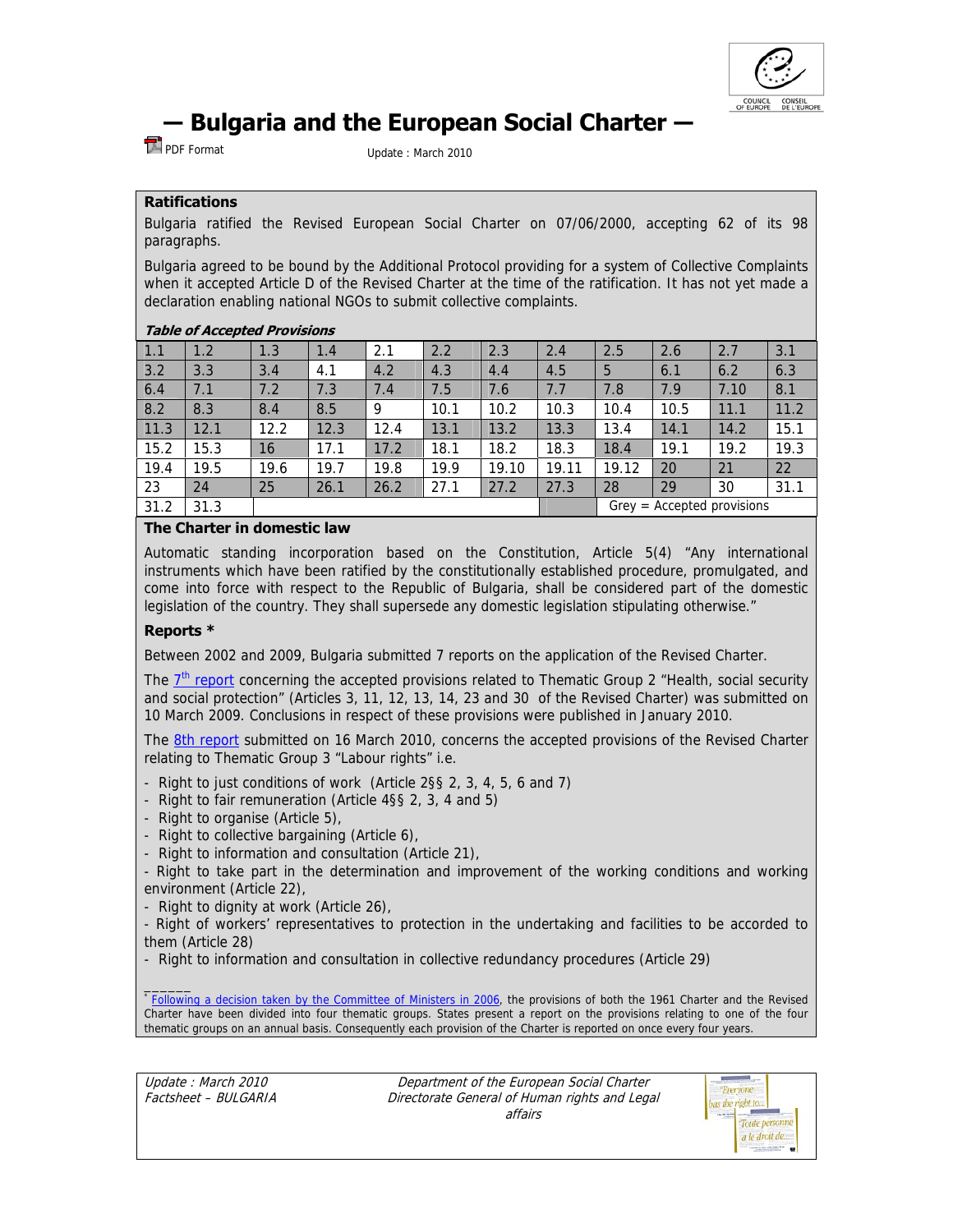# **The situation of Bulgaria with respect to application of the Revised Charter**

# **Examples of progress achieved following conclusions or decisions of the European Committee of Social Rights <sup>1</sup>**

# **Non-discrimination**

► Protection against discrimination in the exercise of labour rights, right to education and training and trade union rights (Act of 30 September 2003, SG No. 86/2003 Amend. SG 105/2005).

# **Non-discrimination (Sex)**

► Alleviation of the burden of proof in case of alleged discrimination based on sex (Section 127 of the Code of Civil Procedure, transposing EC Directive 97/80/EC of 15 December 1997)

# **Non discrimination, Education, Employment (Disability)**

► Right of persons with disabilities to equal treatment, education, employment and social integration (Act of 17 September 2004 on the Integration of Persons with disabilities, SG No. 81/2004).

# **Social protection**

► Right of persons without adequate resources to free legal aid *inter alia* in administrative cases processing (Legal Aid Act of 4 October 2005, SG No. 79/2005)

► Criminalisation of domestic violence and possibility to adopt restraining orders against their perpetrators (Act of 29 March 2005 on protection against domestic violence, SG n° 27/2005)

# **Employment**

► Entitlement to pregnancy and childbirth leave of 135 days for each child, out of which 45 days are used obligatory before giving birth. (Labour Code amended, by SG No. 52/2004).

► Restriction of the circumstances for dismiss female employees who are on leave for pregnancy and childbirth to the sole case of closing down of the enterprise. (Labour Code amended by SG No. 52/2004).

► Setting up of a special fund at the National Social Security Institute to quarantee employee's wage claims in the event of insolvency of the employer (Protection of Workers' Claims in Case of Employer's Insolvency Act of 4 May 2004, SG No. 37/2004, Amend. SG No. 104 and 105/2005).

# **Cases of non-conformity**

# **Thematic Group 1 "Employment, training and equal opportunities"**

# ► Article 1§4 – Right to work - Vocational guidance, training and rehabilitation

Nationals of other States Parties lawfully resident or working regularly in Bulgaria are subject to a length of residence requirement for entitlement to vocational guidance, training or rehabilitation. (Conclusions 2008)

# ► Article 24 – Right to protection in case of dismissal

The compensation for unlawful termination of employment is subject to a maximum of six months' wages.

(Conclusions 2007)

 $\overline{a}$ 

 $1$   $\cdot$  1. The Committee rules on the conformity of the situation in States with the European Social Charter, the 1988 Additional Protocol and the Revised European Social Charter. 2. It adopts conclusions through the framework of the reporting procedure and decisions under the collective complaints procedure » (Article 2 of the Rules of the Committee).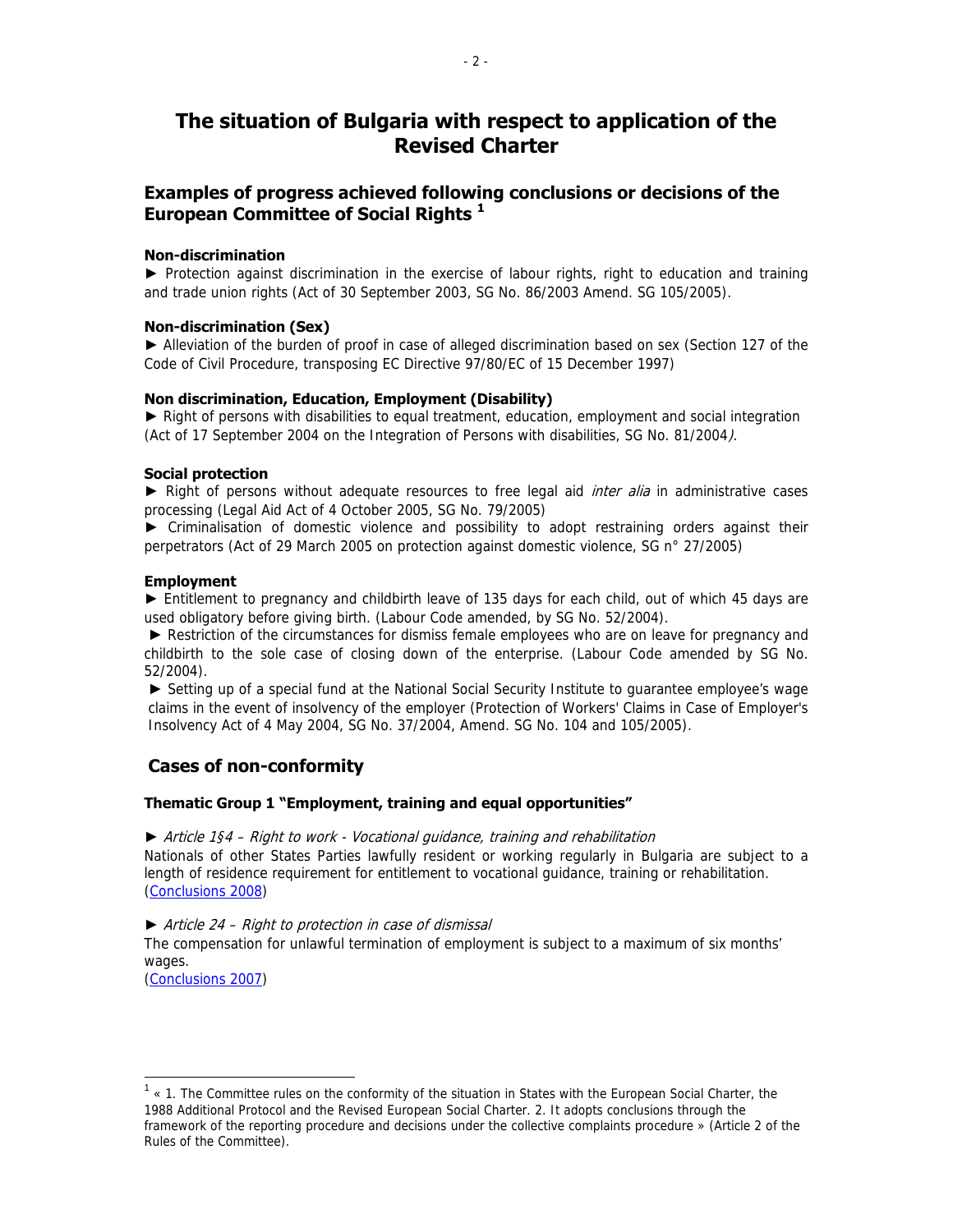# **Thematic Group 2 "Health, social security and social protection"**

► Article 3§3 – Right to safe and healthy working conditions - Enforcement of safety and health regulations

The level of fatal accidents is too high. (Conclusions 2009)

► Article 11§1 – Right to protection of health - Removal of the causes of ill-health

1. The authorities have failed to take appropriate measures to address the health problems faced by Roma communities stemming from their often unhealthy living conditions and difficult access to health services.

2. The medical services available for poor or socially vulnerable persons who have lost entitlement to social assistance are not sufficient.

(Conclusions 2009)

► Article 11§3 – Right to protection of health - Prevention of diseases and accidents It has not been established that adequate measures have been taken in controlling asbestos use and reducing domestic accidents.

(Conclusions 2009)

► Article 12§1 – Right to social security - Existence of a social security system

The minimum levels of the unemployment benefit, of the old-age benefit, of the survivors' benefit are manifestly inadequate and the minimum levels of employment injury benefit and invalidity benefit are inadequate.

(Conclusions 2009)

► Article 13§1 – Right to social and medical assistance - Adequate assistance for every person in need

The level of social assistance paid to a person under 65 living alone is manifestly inadequate.

1. It has not been established that persons in need, whose social assistance is interrupted after 12 months, can obtain adequate resources to meet the necessary costs of living in a manner consistent with human dignity.

2. Persons who lose entitlement to social assistance are not provided with medical assistance which they might require.

3. The level of social assistance is manifestly inadequate.

4. It has not been established that elderly persons without resources receive adequate social assistance.

5. The granting of social assistance to foreigners is conditional on a continuous presence in Bulgarian territory that is excessively long.

(Conclusions 2009)

#### **Thematic Group 3 "Labour rights"**

► Article 4§4 – Right to a fair remuneration - Reasonable notice of termination of employment

1. Workers with five or more years of service are not granted a reasonable period of notice for termination of employment.

2. Workers with six or more months' service under contract for an additional work are not granted a reasonable period of notice for termination of employment. (Conclusions 2007)

 $\blacktriangleright$  Article 5 – Right to organise

Foreign workers' right to form or to participate in the formation of trade unions is subject to prior authorization

(Conclusions 2006)

► Article 6§3 – Right to bargain collectively - Conciliation and arbitration There is no conciliation or arbitration procedure in the civil service. (Conclusions 2006)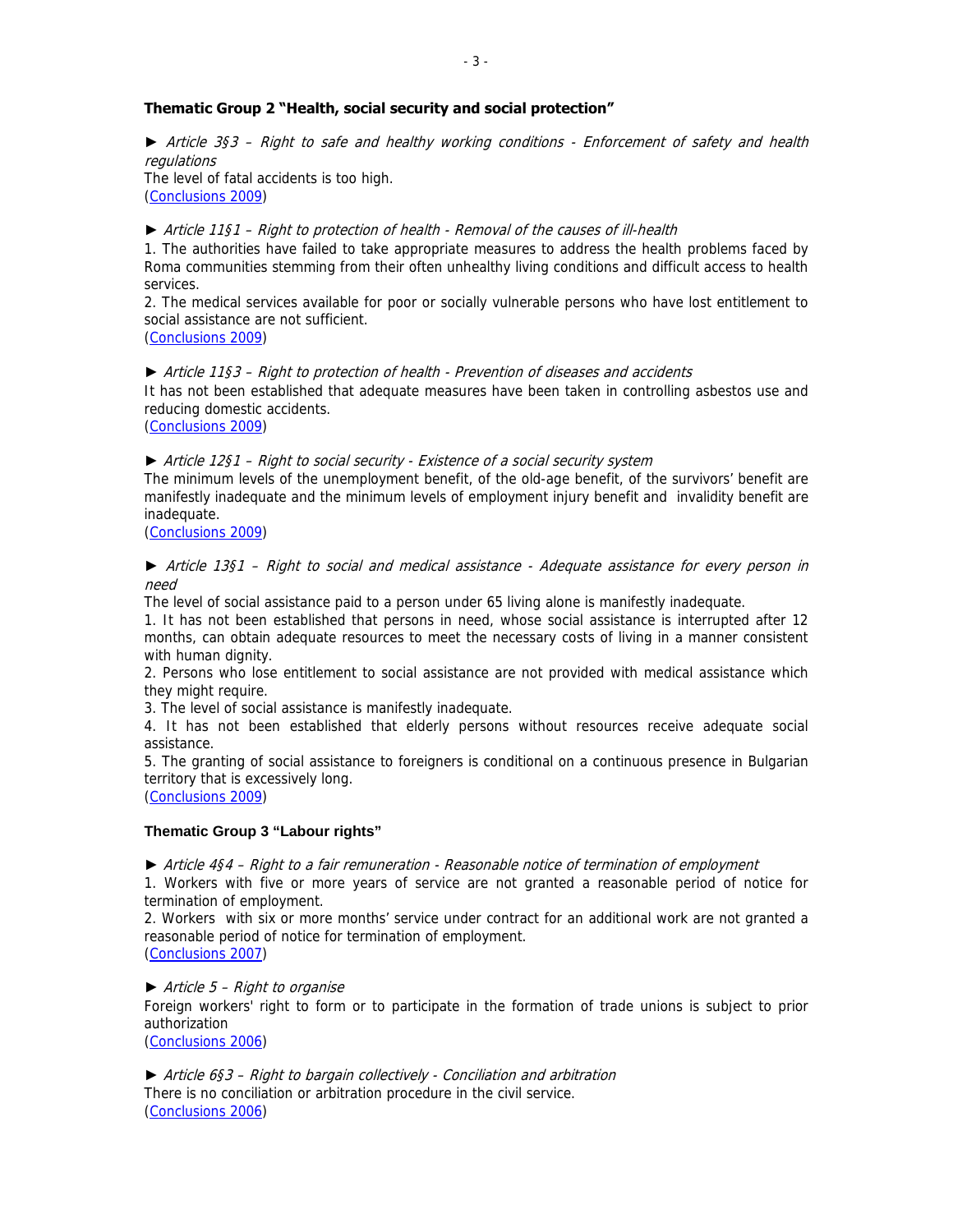► Article 6§4 – Right to bargain collectively - Collective action

Ordinary employees of the Ministry of Defence and any establishments responsible to that ministry are denied the right to strike.

(Conclusions 2006)

► Article 28 – Right of workers' representatives to protection in the undertaking and facilities to be accorded to them

The protection of trade union representatives in the event of an unlawful dismissal based on their status or activities is not adequate.

(Conclusions 2007)

#### **Thematic Group 4 "Children, families, migrants"**

► Article 7§1 – Right of children and young persons to protection **-** Prohibition of employment of children aged under 15 It cannot be assessed whether the application of the legislation on prohibition of employment under the age of 15 is effective. (Conclusions 2006)

► Article 7§3 – Right of children and young persons to protection **-** Prohibition of employment of children subject to compulsory education

The children's right to compulsory education is not guaranteed due to non effective enforcement of the legislation prohibiting employment up to the age of 15. (Conclusions 2006)

► Article 7§4 – Right of children and young persons to protection **-** Working time Young workers' right to limited working hours in accordance with the needs of their development is not guaranteed due to non effective enforcement of the legislation. (Conclusions 2006)

► Article 7§5 – Right of children and young persons to protection - Fair pay The right of young workers and apprentices to a fair wage and other appropriate allowances is not guaranteed due to non effective enforcement of the legislation. (Conclusions 2006)

► Article 7§6 – Right of children and young persons to protection - Inclusion of time spent in vocational training in the normal working time

The right of young workers that the time spent in vocational training during the normal working hours be treated as forming part of the working day is not guaranteed due to non effective enforcement of the legislation.

(Conclusions 2006)

► Article 7§7 – Right of children and young persons to protection **-** Paid annual holidays The right of young workers to annual holiday with pay is not guaranteed due to non effective enforcement of the legislation. (Conclusions 2006)

► Article 7§8 – Right of children and young persons to protection **-** Prohibition of night work The prohibition of night work for young persons is not guaranteed due to non effective enforcement of the legislation. (Conclusions 2006)

► Article 7§9 – Right of children and young persons to protection **-** Regular medical examination The right of young workers to regular medical examination is not guaranteed due to non effective enforcement of the legislation. (Conclusions 2006)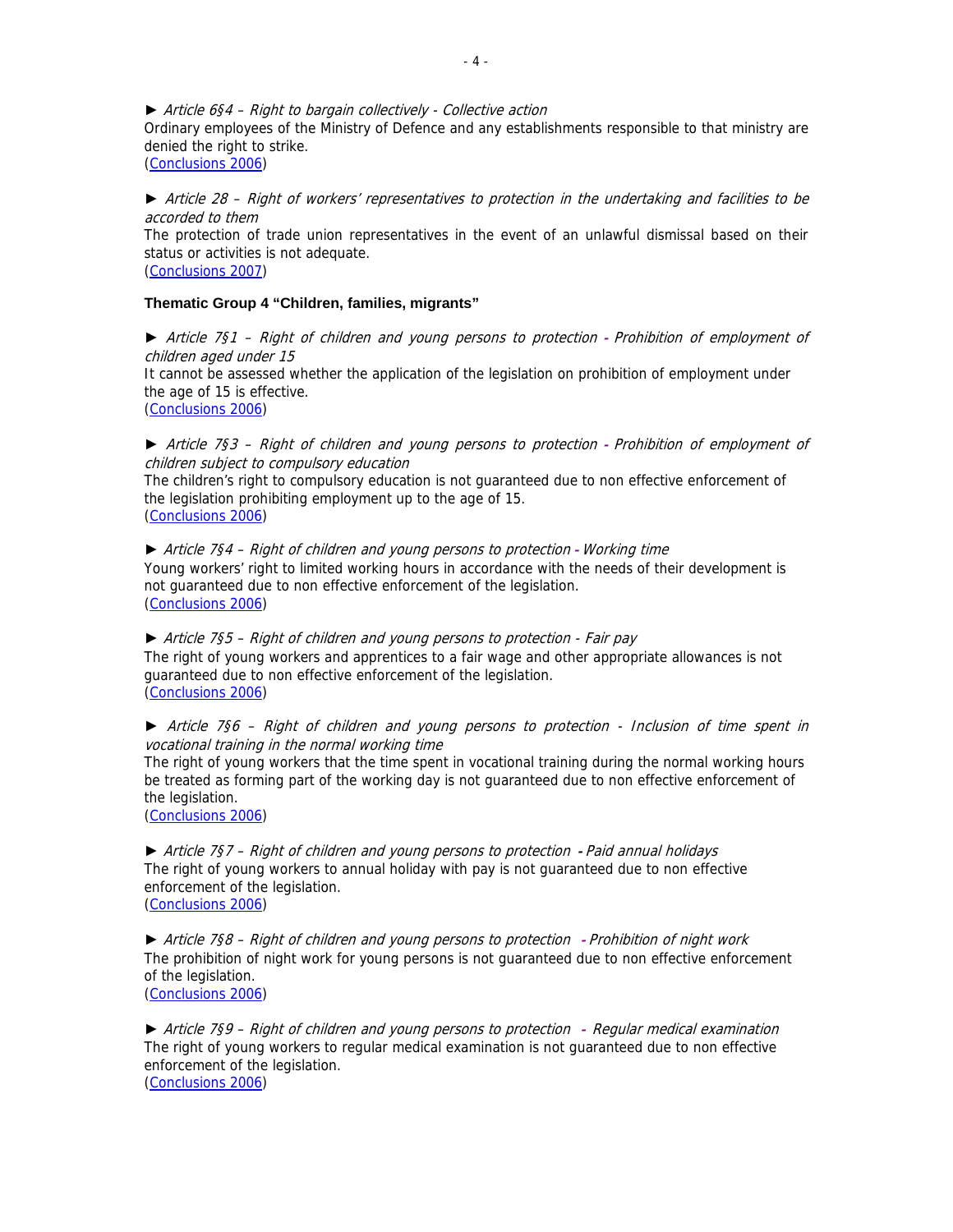► Article 7§10 – Right of children and young persons to protection **-** Special protection against physical and moral dangers

Although there has been a downward trend in the number of children trafficked and several measures have been taken to address the problem, the number of children affected is still too high, indicating that the measures adopted have not yet been fully effective. (Conclusions 2006)

# ► Article 8§2 – Right of employed women to protection - Prohibition of dismissal during maternity leave.

Dismissal of pregnant employees (who are not on maternity leave) is not prohibited. (Conclusions 2005)

► Article 16 – Right of the family to social, legal and economic protection

1. It cannot be assessed whether family allowances are of sufficient amount.

2. It cannot be assessed whether Roma families are guaranteed equal access to family benefits. (Conclusions 2006)

# ► Article 17§2 – Right of children and young persons to social, legal and economic protection - Free primary and secondary education – regular attendance at school

1. The drop out rate is manifestly high.

2. Children with disabilities are not guaranteed an effective right to education, in particular children with intellectual disabilities living in certain homes for mentally disabled children.

3. Roma children are not guaranteed an effective right to education.

(Conclusions 2005)

#### **The European Committee of Social Rights has been unable to assess compliance with the following rights and has invited the Bulgarian Government to provide more information in the next report in respect of the following provisions:**

# **Thematic Group 4 "Children, families, migrants"**

► Article 7§2 (Report to be submitted before 31 October 2010)